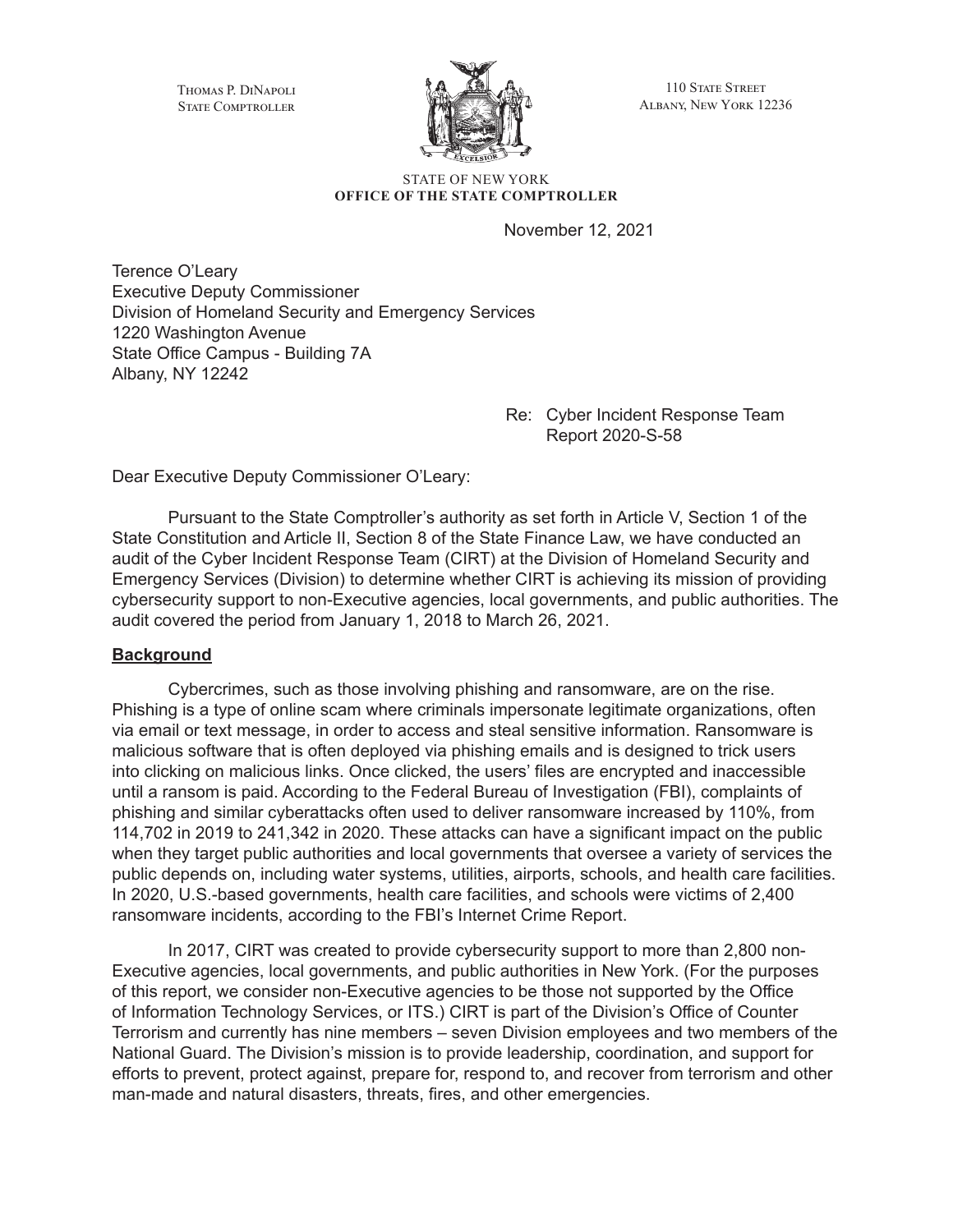To carry out its mission, the Division developed the 2017-2020 New York State Homeland Security Strategy (Security Strategy) to establish goals and provide guidance for the implementation of homeland security-related policies, priorities, and programs throughout the State. One of the Security Strategy's goals is to "Enhance Cyber Security Capabilities," which has defined objectives, targets, and metrics in order to measure its progress. While the cyberrelated section of the Security Strategy was designed prior to the creation of CIRT, many of the objectives align with activities CIRT performs. For example, one objective was to improve technical capabilities, and the Division's related efforts, through a two-pronged strategy: (1) conducting and supporting at least one major cyber training attended by relevant personnel at the State level and (2) making cybersecurity training available for local (e.g., county) stakeholders and the public. Another objective was to incorporate cybersecurity into exercises to build and test capabilities, and the Division's related efforts, by holding at least eight tabletop exercises per year and participate in other relevant cybersecurity exercises.

According to the State Comptroller's "Standards for Internal Control in New York State Government" (Internal Control Standards), a mission is an organization's reason for existing; it provides a sense of direction and purpose to all members of the organization and serves as a guide for making critical decisions. Objectives detail an organization's areas of focus for accomplishing its mission and meeting its expectations and should be written in specific and measurable terms, clearly defining what is to be achieved, who is to achieve it, how it will be achieved, and the time frames for achievement. Goals are objectives translated into specific, measurable targets. They are quantifiable and provide a means for assessing the accomplishment of objectives. While objectives should be translated into attainable goals, some objectives are not easily adaptable into quantifiable goals. In such instances, management should identify some other appropriate indirect measure. Evaluation is the process that management uses to determine whether an organization has achieved or will achieve its goals and objectives and involves conducting periodic assessments of the organization's performance against established expectations or measurement standards.

### **Results of Audit**

CIRT's mission is broadly defined to provide cybersecurity support to non-Executive agencies, local governments, and public authorities. However, CIRT has not developed specific, measurable objectives or quantifiable, attainable goals to allow Division management to evaluate whether it is achieving its mission.

CIRT officials developed three areas of focus, referred to as lines of service, to guide its work: Cyber Incident Response Services, Technical Cyber Services, and Information Sharing and Outreach. Each line of service has two or three examples of services to be provided by CIRT:

- Cyber Incident Response Services incident response and digital forensics; vulnerability scanning and penetration testing; and remediation assistance
- Technical Cyber Services cyber risk assessments; cybersecurity tool kits; and training exercises
- Information Sharing and Outreach outreach to customer base and community of practice forums

While CIRT has developed lines of service to guide its work, it has not established specific and measurable objectives that clearly define what is to be achieved, who is to achieve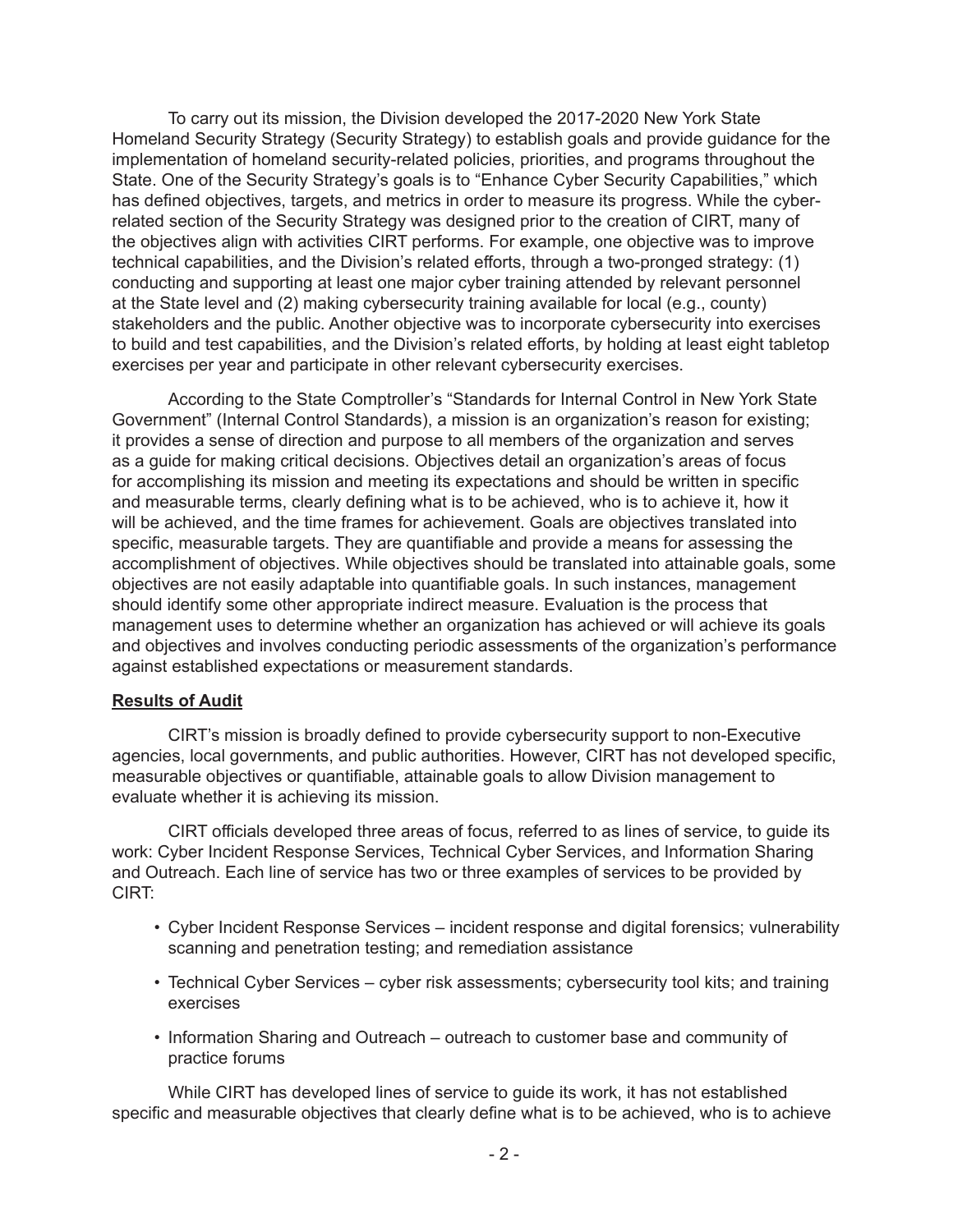it, how it will be achieved, or the time frames for achieving it. Further, it has not established quantifiable goals that can be measured to evaluate its accomplishments.

CIRT has performed a variety of activities related to the lines of service it has established. Between May 2018 and December 2020, it responded to 122 cyber incidents, including phishing, ransomware, malware, and compromised accounts. In addition, CIRT provided technical cyber services and information sharing and outreach. Between August 2019 and December 2020, CIRT conducted 11 risk assessments at counties, local government entities, and one non-Executive agency at the request of these entities—a small fraction of the 2,800 entities under its purview. Based on these requests, as well as identified areas of need, CIRT conducted five phishing campaigns and held or participated in 32 training sessions. CIRT also held or participated in 13 tabletop exercises for county Boards of Elections, critical infrastructure, and transportation authorities to test emergency response preparedness. Additionally, CIRT has participated in eight outreach events to promote the availability of cyber resources. Further, CIRT contributed information to the New York State Intelligence Center (NYSIC) to be used in issuing statewide alerts related to cyber incidents. However, without specific, measurable objectives and quantifiable, attainable goals, Division management is unable to evaluate the extent to which these services are achieving CIRT's mission.

As described previously, CIRT's activities overlap with certain objectives related to the cybersecurity goal in the Security Strategy and, therefore, CIRT played a role in implementing or partially implementing each of the 10 objectives in the Security Strategy. However, CIRT officials stated the Security Strategy is a statewide plan and they are not solely responsible for the cyber-related objectives. They further stated that a full evaluation of the Security Strategy was not scheduled until the 4-year period defined in the strategy was completed in 2020 and would involve meeting with other agencies, including ITS and NYSIC, to determine the status of its implementation. As of June 2021, the implementation of the Security Strategy, including CIRT's role, had not been fully evaluated.

Generally, CIRT provided technical cyber services at the request of the entities that it supports; however, it has not sought to proactively obtain information from these entities to evaluate their needs on a broad basis. For example, ransomware, which is often deployed via phishing emails designed to trick users into clicking on malicious links, is a significant threat to these entities. Of the 122 cyber incidents CIRT responded to between May 2018 and December 2020, 39 were for phishing and 23 were for ransomware attacks. CIRT officials acknowledged that, based on anecdotal conversations with participants at their trainings and outreach sessions, there is a need for training specific to detecting phishing attempts and preventing ransomware attacks. Despite this, CIRT provided only five phishing email trainings between July 2020 and March 2021. Moreover, CIRT officials acknowledged that they did not perform any surveys or collect data to determine how many or which of the entities they are responsible for have conducted or procured their own training on phishing emails, but that it is likely at least some have done so. Such information would allow CIRT officials to better understand and plan for entities that may benefit from their services in a more targeted manner.

CIRT has only identified areas of focus based on the services they currently provide, rather than establishing formal objectives and goals based on a mission statement and then working to provide services that meet those goals and objectives. CIRT officials cited the newness of the team and lack of historical information to be used for planning purposes as factors contributing to the lack of formal objectives and goals. They stated that CIRT has only been in existence since 2018, and the onset of the COVID-19 pandemic in 2020 limited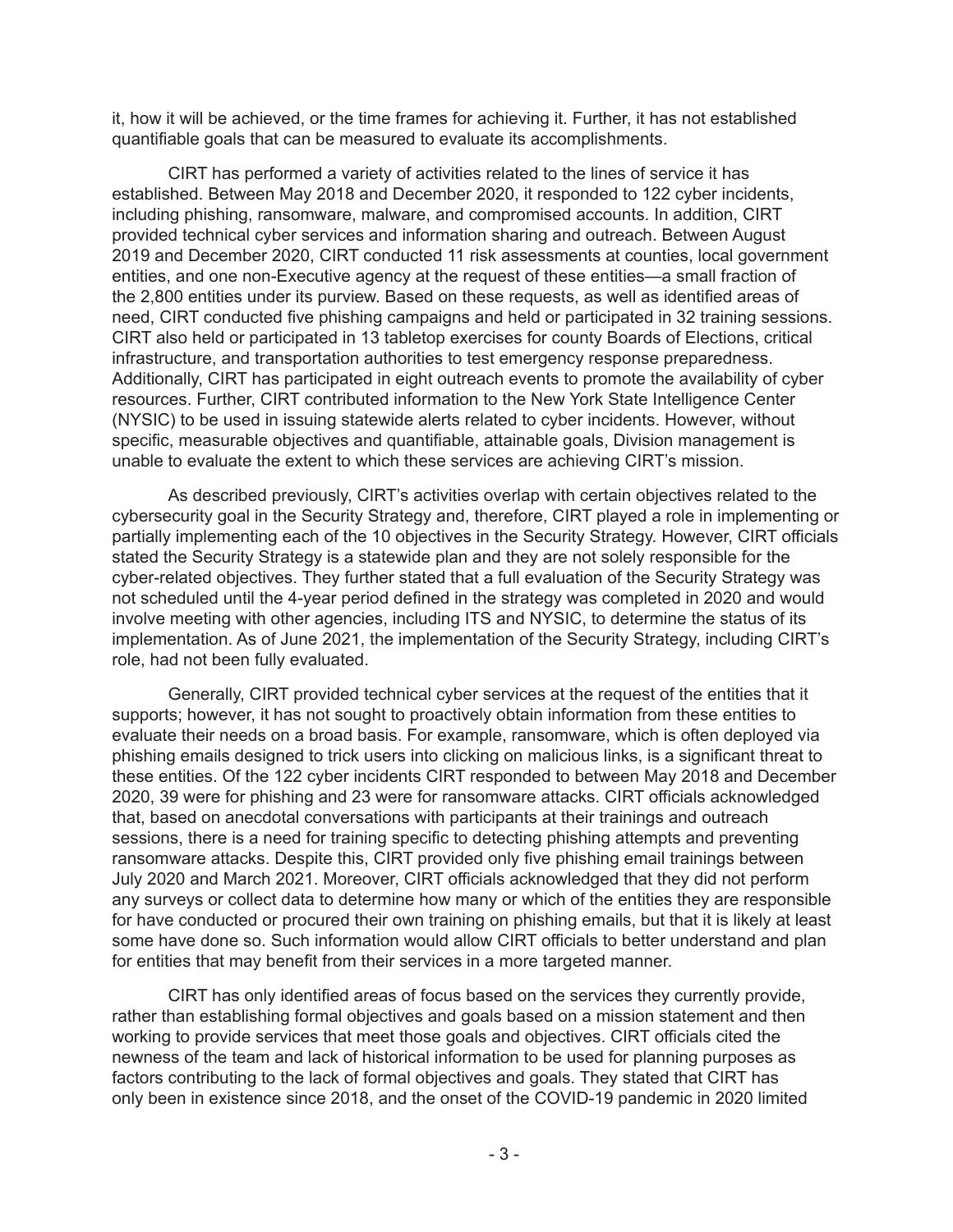their activities. They also cited difficulty in setting targets, or goals, for certain activities like response and recovery, which they noted are unpredictable. However, assessing gaps and risks is useful and achievable but cannot be done without a framework. Further, as noted in the Internal Control Standards, when it is difficult to translate an objective into a quantifiable goal, management should identify some other appropriate indirect measures.

Without specific, measurable objectives and quantifiable, attainable goals, CIRT officials cannot evaluate their performance and, consequently, their progress toward accomplishing their mission. While CIRT has undertaken a variety of activities, it has done so without clear objectives, goals, or a mechanism for reporting on and evaluating its performance. CIRT officials cannot be assured the work they are performing is having the desired outcomes and is targeted appropriately for their customers. Consequently, CIRT cannot ensure that its limited resources are being maximized to provide the greatest benefit to the entities it was created to support.

In response to our preliminary audit findings, CIRT officials indicated they have developed a sound, effective cybersecurity program that delivers valuable services to the entities they support.

### **Recommendations**

- 1. Develop specific, measurable objectives and quantifiable, attainable goals, along with associated reporting mechanisms, to allow CIRT to evaluate if it is achieving its mission.
- 2. Take steps to determine the cybersecurity needs of the non-Executive agencies, local governments, and public authorities CIRT is charged with supporting.

### **Audit Scope, Objective, and Methodology**

The objective of our audit was to determine whether the Division's CIRT is achieving its mission of providing cybersecurity support to non-Executive agencies, local governments, and public authorities. The audit covered the period from January 1, 2018 to March 26, 2021.

To accomplish our audit objective and assess internal controls related to our objective, we interviewed Division officials and CIRT staff, and reviewed relevant laws and regulations as well as Division policies and procedures. We reviewed the Security Strategy and documentation of cyber services provided by CIRT to the entities it supports.

#### **Statutory Requirements**

### *Authority*

This audit was performed pursuant to the State Comptroller's authority as set forth in Article V, Section 1 of the State Constitution and Article II, Section 8 of the State Finance Law.

We conducted our performance audit in accordance with generally accepted government auditing standards. Those standards require that we plan and perform the audit to obtain sufficient, appropriate evidence to provide a reasonable basis for our findings and conclusions based on our audit objective. We believe that the evidence obtained provides a reasonable basis for our findings and conclusions based on our audit objective.

In addition to being the State Auditor, the Comptroller performs certain other constitutionally and statutorily mandated duties as the chief fiscal officer of New York State.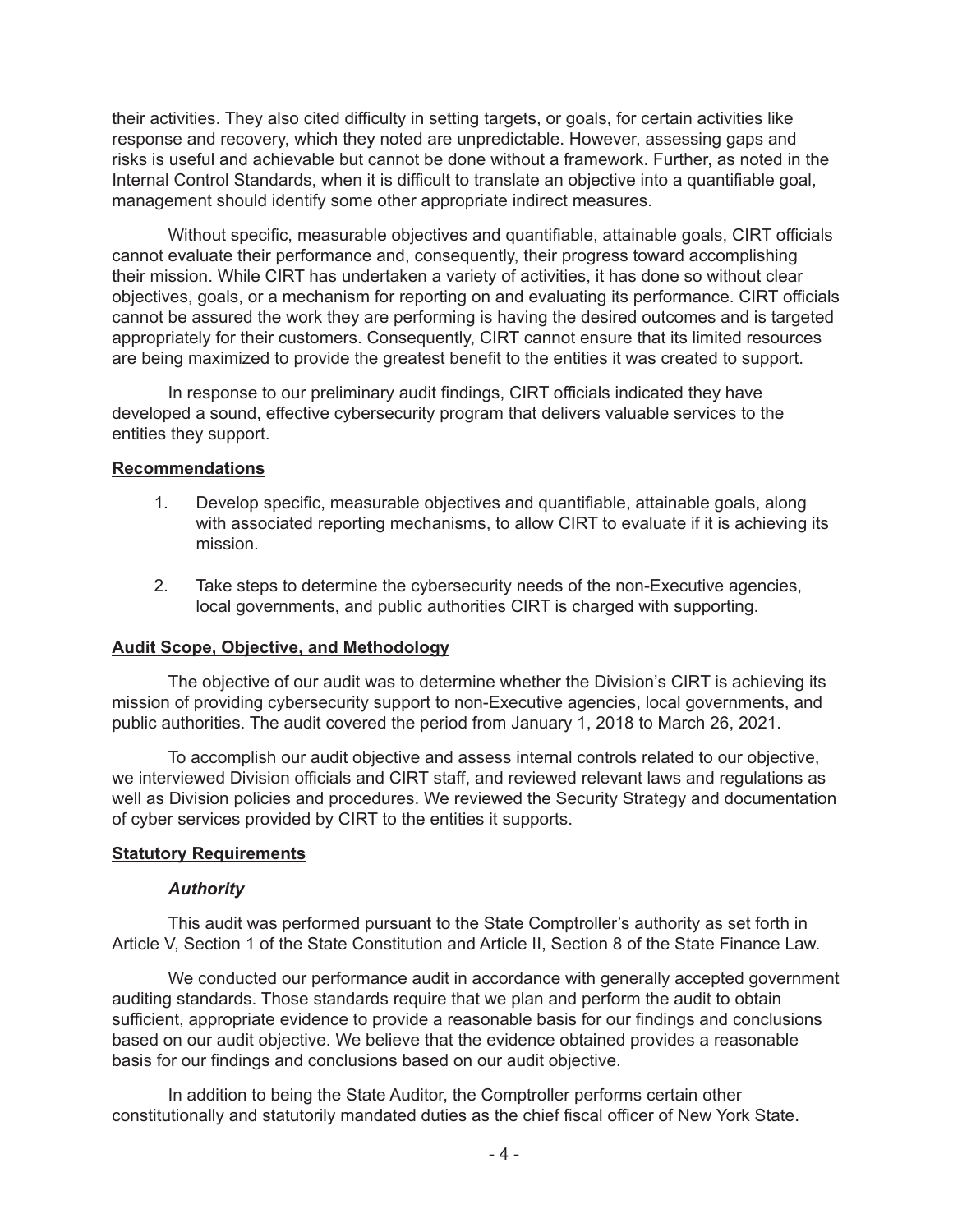These include operating the State's accounting system; preparing the State's financial statements; and approving State contracts, refunds, and other payments. These duties could be considered management functions for purposes of evaluating organizational independence under generally accepted government auditing standards. In our professional judgment, these duties do not affect our ability to conduct this independent performance audit of the Division of Homeland Security and Emergency Service's Cyber Incident Response Team.

## *Reporting Requirements*

We provided a draft copy of this report to Division officials for their review and comments. Rather than consider the recommendations as an opportunity to improve its oversight of the CIRT, Division officials expressed disagreement with our audit conclusions and recommendations. We also note that the Division's response includes multiple misleading and/or inaccurate statements. Our responses to those comments are included as State Comptroller's Comments, which are embedded in the Division's response at the end of this report.

Within 180 days of the final release of this report, as required by Section 170 of the Executive Law, the Commissioner of the Division of Homeland Security and Emergency Services shall report to the Governor, the State Comptroller, and the leaders of the Legislature and fiscal committees, advising what steps were taken to implement the recommendations contained herein, and where recommendations were not implemented, the reasons why.

Major contributors to this report include Cynthia Herubin, Brian Krawiecki, Christopher Bott, Nicole Cappiello, Ryan Chauvin, W. Sage Hopmeier, and Amy Tedesco.

We wish to thank the Division's management and staff for the courtesies and cooperation extended to our examiners during this audit.

Very truly yours,

Nadine Morrell, CISM, CIA Audit Director

cc: Brian Jackson, Internal Audit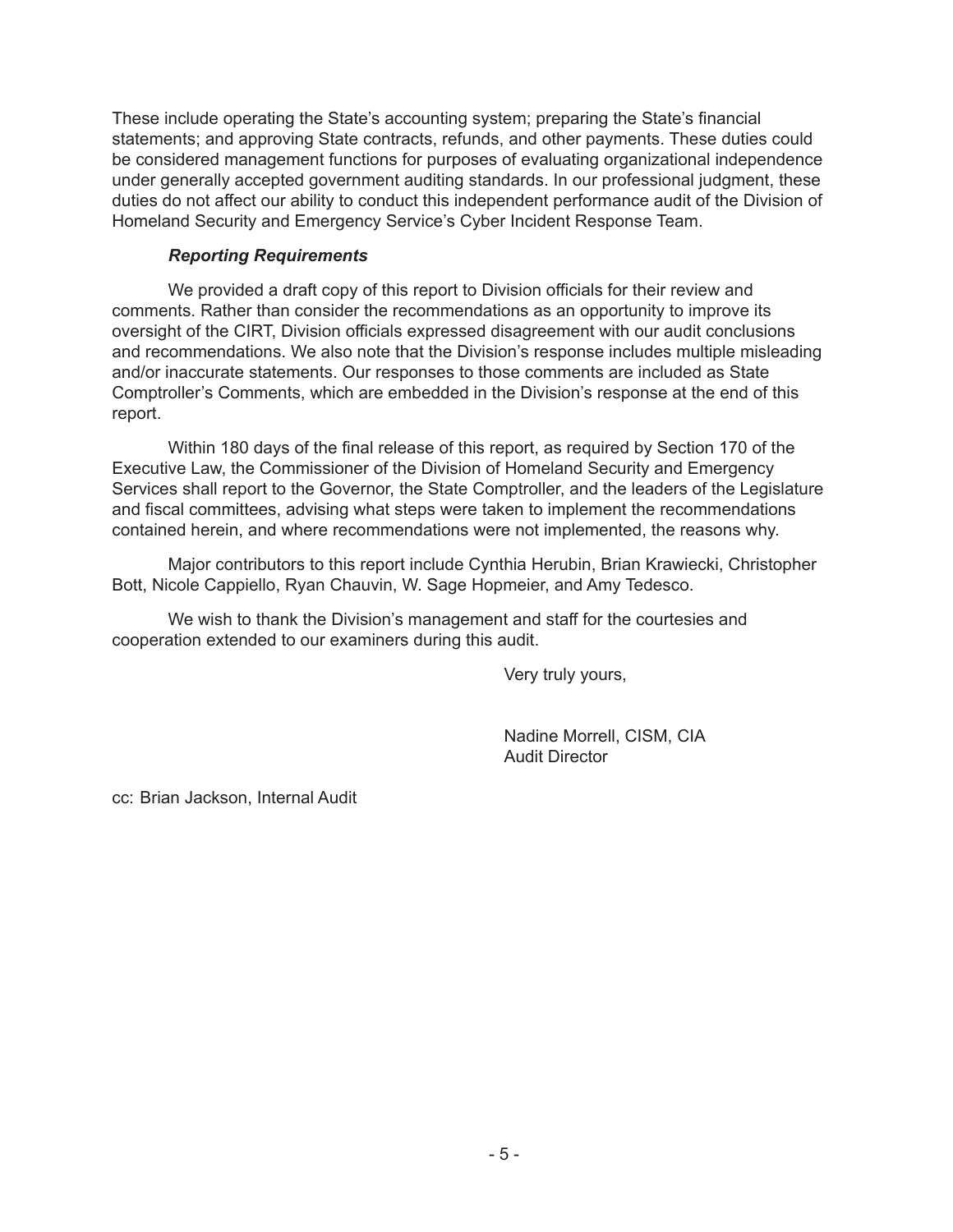# **Agency Comments and State Comptroller's Comments**



Governor Commissioner

**KATHY HOCHUL PATRICK A. MURPHY**

September 27, 2021

Ms. Nadine Morrell Office of the State Comptroller 110 State Street –  $11<sup>th</sup>$  Floor Albany, New York 12236

Dear Ms. Morrell:

The New York State Division of Homeland Security and Emergency Services (DHSES) has reviewed the Office of the State Comptroller's (OSC) draft audit report 2020-S-58 titled, Cyber Incident Response Team Report (DAR).

The stated purpose of this audit was to determine whether DHSES/CIRT is achieving its mission of providing cyber security support to non-Executive agencies, local governments and public authorities. The two recommendations contained in the DAR are not directed at the CIRT's productivity and appear to be based on a misunderstanding of how the CIRT operates. Notwithstanding, OSC expressed no concerns with the services CIRT is providing to its customers or its general operations. Indeed, OSC's observations about current threat trends<sup>1</sup> align with CIRT's mission and highlights the importance of providing such cyber security support services to these supported entities.

**State Comptroller's Comment** – There is no misunderstanding. It is because OSC fully comprehends the current threat trends and the importance of providing proactive support services to non-Executive agencies, local governments, and public authorities that we make our recommendations. In such an environment, clear goals are critical to maximizing limited resources to better mitigate risk in order to meet CIRT's mission. The Internal Control Standards, which help enable organizations to accomplish their missions, require organizations establish goals that are specific and measurable, with quantifiable targets, to provide a means to assess the accomplishment of objectives. However, we found that CIRT had not established specific goals or measurable targets against which to assess its performance.

Since its inception, the CIRT has responded every time assistance was requested by a supported entity. The CIRT does this through a partnership with the New York State Police and the New

1220 Washington Ave, Bldg. 7a, Albany, NY 12242 | (518) 242-5000 | dhses.ny.gov

<sup>1</sup> The DAR notes that cybercrimes such as phishing and ransomware are on the rise and pose a significant risk to the CIRT's customer base. (See, DAR, pgs. 1.) Accordingly, on top of incident response services, the CIRT provides in‐depth, state‐of‐ the-art Cybersecurity Risk Assessments that help customers harden their IT infrastructure, directs its members throughout the state to provide training on these hazards, and recently operationalized a phishing training program for the benefit of its customers.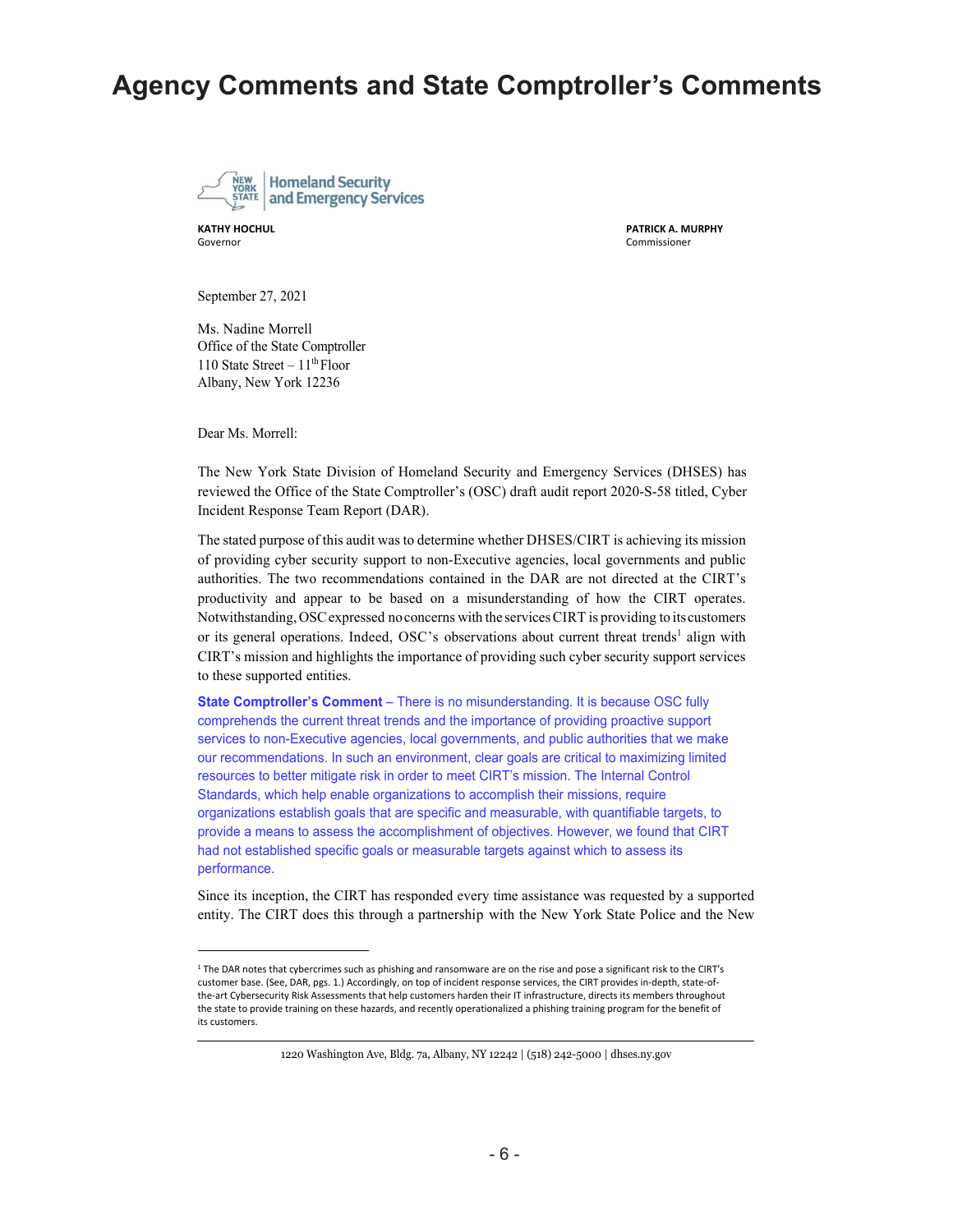

**KATHY HOCHUL PATRICK A. MURPHY**

York State Intelligence Center (NYSIC), the State's all-crimes fusion center, which maintains a 24-hour emergency hotline for receiving reports of cyber incidents and relaying them to DHSES. When a report is received, the CIRT – through a highly qualified team of cybersecurity practitioners who hold the required professional credentials and advanced certifications – works with the reporting entity to help them understand and resolve the cybersecurity issues affecting them. As such, the CIRT currently maintains "objective and quantifiable, attainable"<sup>2</sup> metrics for the number of incidents to which it should be responding. Those metrics are the number of requests for help received (164 since inception) as well as the percentage of time help was offered (100%).

**State Comptroller's Comment** – We disagree with the Division's assertion that it maintains objective, quantifiable, and attainable metrics. Simply tabulating the number of services already provided is not a substitute for establishing goals and measurable targets against which to compare its tally of services provided. Moreover, responding when requested is the definition of reactive.

Rather than creating an arbitrary number of possible incidents the CIRT will respond to, the CIRT remains committed to promoting its capabilities and then providing quality services that are available as necessary. The CIRT has no statutory or regulatory authority to compel customers to take advantage of these services, and therefore they are conducted on a timeline of the customers' choosing. Nonetheless, CIRT members have consistently publicized the CIRT's services to its customers at the dozens of conferences, panels, exercises, and trainings in which it has participated (in support of this outreach, OSC was provided a list of sixty-seven trainings, panels, and exercises in which the CIRT participated).

**State Comptroller's Comment** – We do not suggest that CIRT should "create an arbitrary number of possible incidents" to respond to, but rather that it should develop other appropriate indirect measures. In response to our preliminary report, Division officials themselves noted, "We recognize the CIRT has not yet developed metrics to identify precisely how many risk assessments, trainings, and phishing exercises it should be conducting annually but that is a byproduct of the CIRT having only been operational since 2018 and having lost a year of consistent data collection to the COVID-19 pandemic." In fact, officials agreed that, although there are limitations to this process, they can better formalize and document its missions, objectives, and goals.

The DAR makes several factually inaccurate statements and insinuations that belie any value one could derive from its recommendations. These are addressed below:

1. The DAR inaccurately states the New York State Homeland Security Strategy was developed by DHSES for the purpose of carrying out the Agency's mission and insinuates this document, which predates the existence of the CIRT, should serve as a measure for CIRT effectiveness.<sup>3</sup> In fact, the Homeland Security Strategy is a federally required document required

<sup>2</sup> See DAR at 2.

<sup>3</sup> DAR at 2.

<sup>1220</sup> Washington Ave, Bldg. 7a, Albany, NY 12242 | (518) 242-5000 | dhses.ny.gov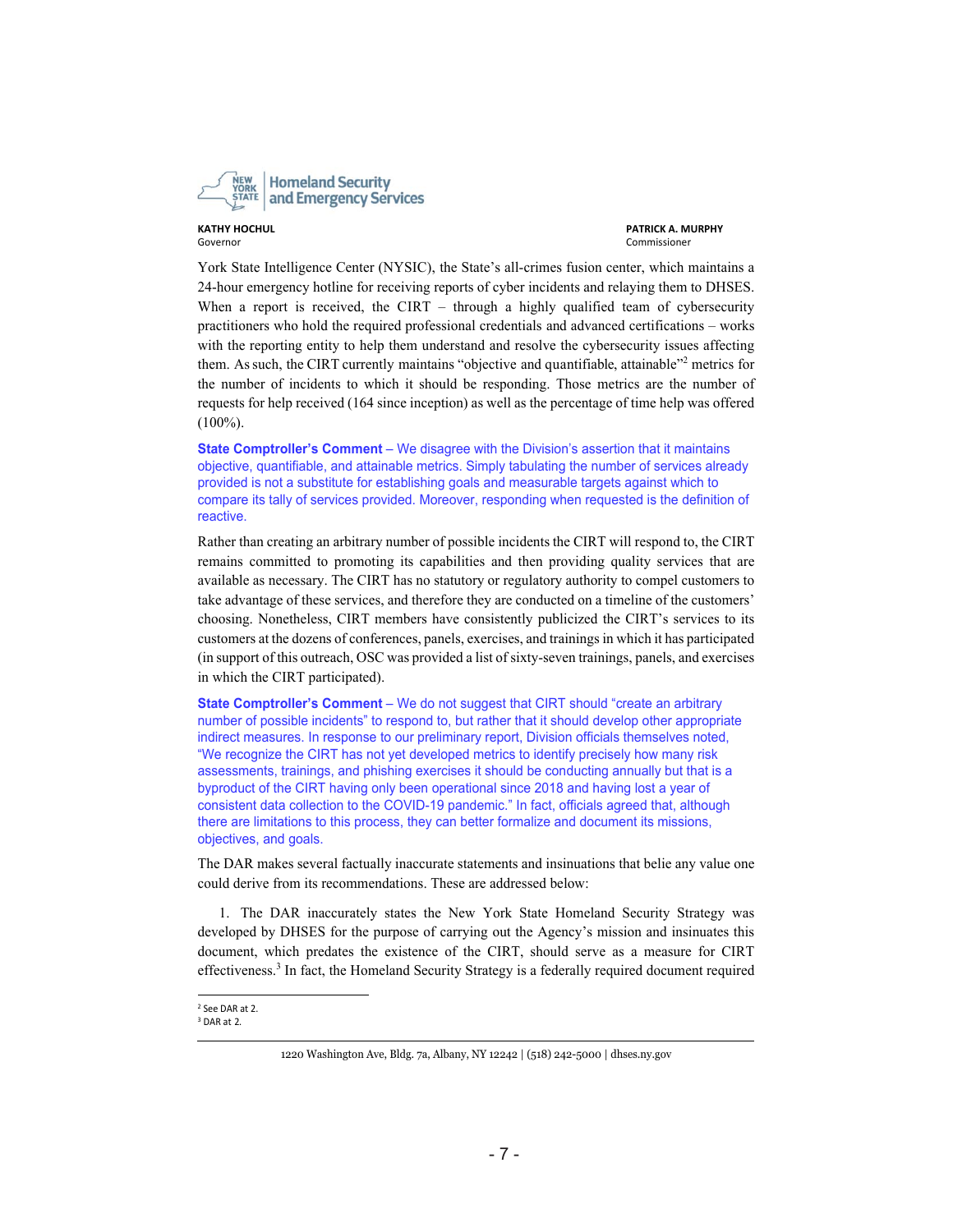

**KATHY HOCHUL PATRICK A. MURPHY**

for New York State to receive federal counter terrorism funds. It is not DHSES specific and is not designed to be a program management tool. It was made clear to OSC over the course of several conversations that it should not be used as a measure of CIRT effectiveness. Yet, inexplicably, OSC recommends the New York State Homeland Security Strategy be used for this very purpose.<sup>4</sup>

**State Comptroller's Comment** – The Division is misrepresenting the facts of our report. We make no such claim that the Security Strategy should serve as a metric for CIRT effectiveness, nor do either of our recommendations make any reference to using the Security Strategy as a management tool for assessing CIRT performance, as DHSES suggests. As we state in our report, the Security Strategy was designed prior to the creation of CIRT and is a statewide plan for which CIRT is not solely responsible. Furthermore, in response to our preliminary findings, Division officials acknowledged that CIRT does contribute to meeting the goals in the Security Strategy. As CIRT is well aware, federal Homeland Security dollars help fund State and local cybersecurity efforts. As stated by the federal Secretary of Homeland Security, "As we have seen in recent events, attacks on our cyber networks can have devastating effects. …With this funding, state and local grant recipients can conduct cybersecurity risk assessments, strengthen their 'dot gov' internet domains, improve the cybersecurity of their critical infrastructure, and conduct additional cybersecurity training and planning" (Department of Homeland Security, Preparedness Grants press release, February 2021).

2. The DAR erroneously opines the CIRT "has not established specific and measurable objectives that clearly define what is to be achieved, who is to achieve it, how it will be achieved, or the time frame for achieving it." Yet, as the DAR itself notes on page 2, the CIRT *has*  established several lines of service that promote better cybersecurity among the organizations it services – *i.e., what is to be achieved.* The CIRT provided OSC with the policy documents and contracts used to perform these services to assist OSC in understanding how the work will be achieved and who will perform it. Further, as noted above, the CIRT has offered assistance every time a cyber incident was reported to it, thereby achieving the most important metric to measure mission accomplishment. Regarding the timeframe, there is considerable background and follow-up work that goes into all CIRT engagements. Accordingly, the timeframe of an engagement is determined by the complexity of a customer's network and the issues that require attention.

**State Comptroller's Comment** – Offering several lines of service is a first step. CIRT should then assess what are the entities' needs and develop a work plan with its goals. Our report acknowledges that CIRT had developed three lines of service. However, simply listing services to be provided does not serve as a measurement standard for the purposes of the Internal Control Standards. In the Division's response to our preliminary findings, officials recognized that CIRT had not yet developed metrics to identify precisely how many risk assessments, trainings, and phishing exercises it should be conducting annually.

3. The DAR also inaccurately states "Division management is unable to evaluate the extent to which [CIRT] services are achieving the CIRT's mission." The DHSES Commissioner is

<sup>4</sup> DAR at 2.

<sup>1220</sup> Washington Ave, Bldg. 7a, Albany, NY 12242 | (518) 242-5000 | dhses.ny.gov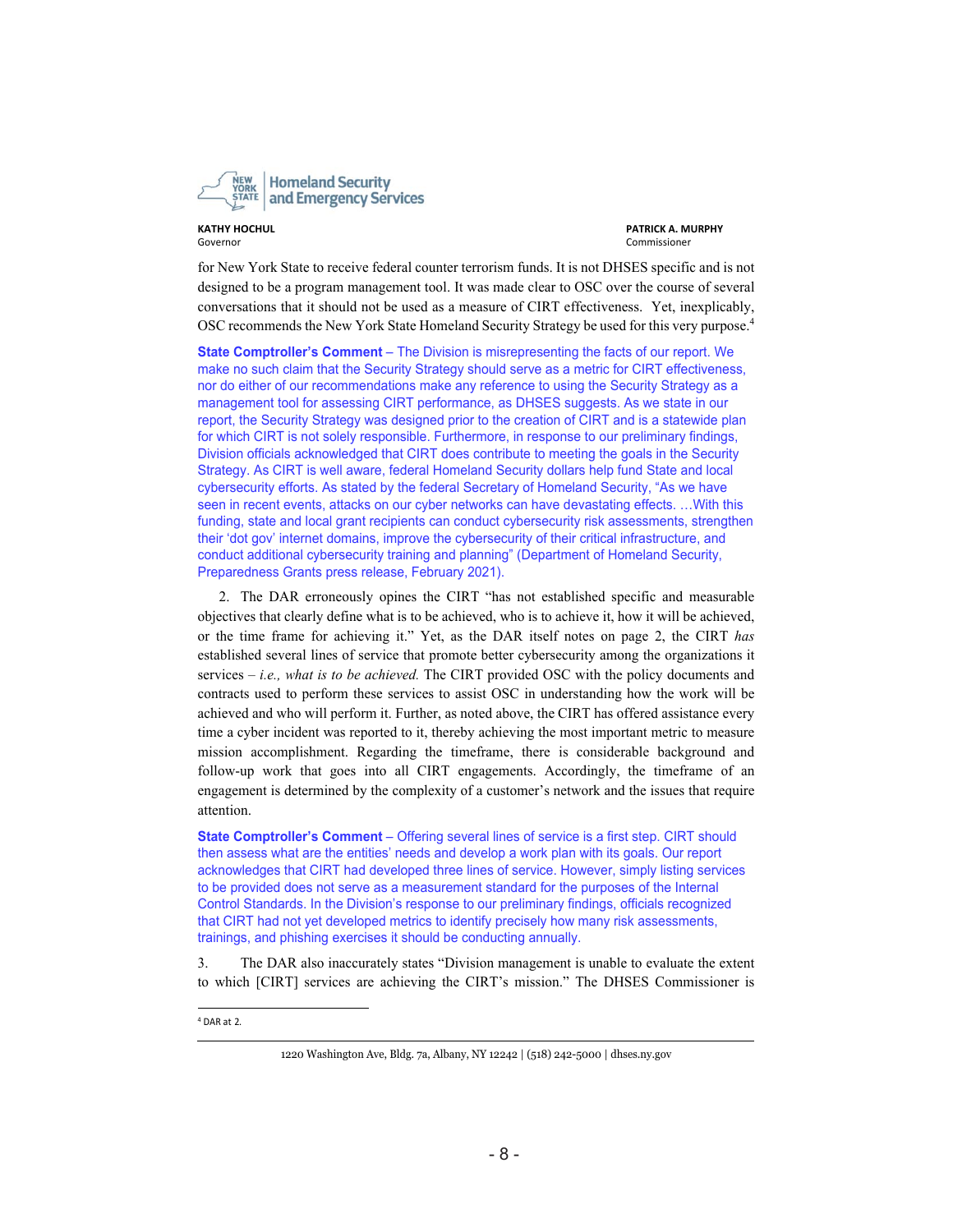

**KATHY HOCHUL PATRICK A. MURPHY**

briefed on a weekly basis about CIRT activities and on an ad hoc basis, as necessary. OSC did not speak with the DHSES Commissioner or other senior leadership to determine what Division management can or cannot evaluate concerning the CIRT's effectiveness. Such a sweeping statement should not be included without supporting information. Moreover, this statement fails to appreciate what Division management does and how they evaluate programs. Accordingly, as this assertion is entirely speculative and without any factual support, it should be stricken from any published report.

**State Comptroller's Comment** – The Division is misrepresenting our report and taking statements out of context. Our report states, "However, without specific, measurable objectives and quantifiable, attainable goals, Division management is unable to evaluate the extent to which these services are achieving CIRT's mission." While it is important that the Commissioner is briefed on CIRT's work, without performance measures, we question on what basis the work is evaluated.

4. The DAR also incorrectly claims the CIRT "has not sought to proactively obtain information from [the entities it supports] to evaluate their needs on a broad basis."<sup>5</sup> As explained to OSC, the CIRT achieved this, and continues to achieve it, through discussions with customer representatives (i.e., New York State Local Government Information Technology Directors' Association (NYSLGITDA), New York State Association of Counties (NYSAC), the Center for Technology in Government, and representatives from public authorities, to name a few) that are well positioned to advise on which services will be most useful to the CIRT's supported entities.<sup>6</sup> Moreover, surveys are sent following every risk assessment engagement. Indeed, the DAR does not suggest that CIRT is not providing the right services, it merely speculates that there may be a better way to compose the list of services.

**State Comptroller's Comment** – Obtaining information from various associations and groups that represent the entities CIRT is charged with serving is important and can provide CIRT with general insights. However, we disagree with the Division's assertion that our report "merely speculates there may be a better way to compose a list of services." For instance, on page 3 of our report, we highlight a specific example where CIRT has the potential to use its limited resources to target and provide ransomware and phishing trainings to those customers who could most benefit from it. Further, as noted in the report, if CIRT knew which entities have already procured their own phishing email training, it could better target those that have not. In fact, as noted on page 3 in our report, CIRT officials acknowledged that, based on anecdotal conversations with participants at trainings and outreach sessions, there is a need for training

1220 Washington Ave, Bldg. 7a, Albany, NY 12242 | (518) 242-5000 | dhses.ny.gov

 $5$  DAR at 3.

<sup>6</sup> OSC instead suggests that surveys would be a good way to identify what services are required by the CIRT customer base. Obviously, CIRT would be interested in any empirical support for that recommendation, as the time and resources required to issue and analyze surveys directed to all the local governments, non‐Executive agencies, and state authorities in New York (over 2800 entities) would be substantial. *But this is a particularly questionable suggestion considering OSC has ignored targeted surveys regarding specific threats the CIRT sent out in the past year, thereby highlighting the limited utility of surveys.*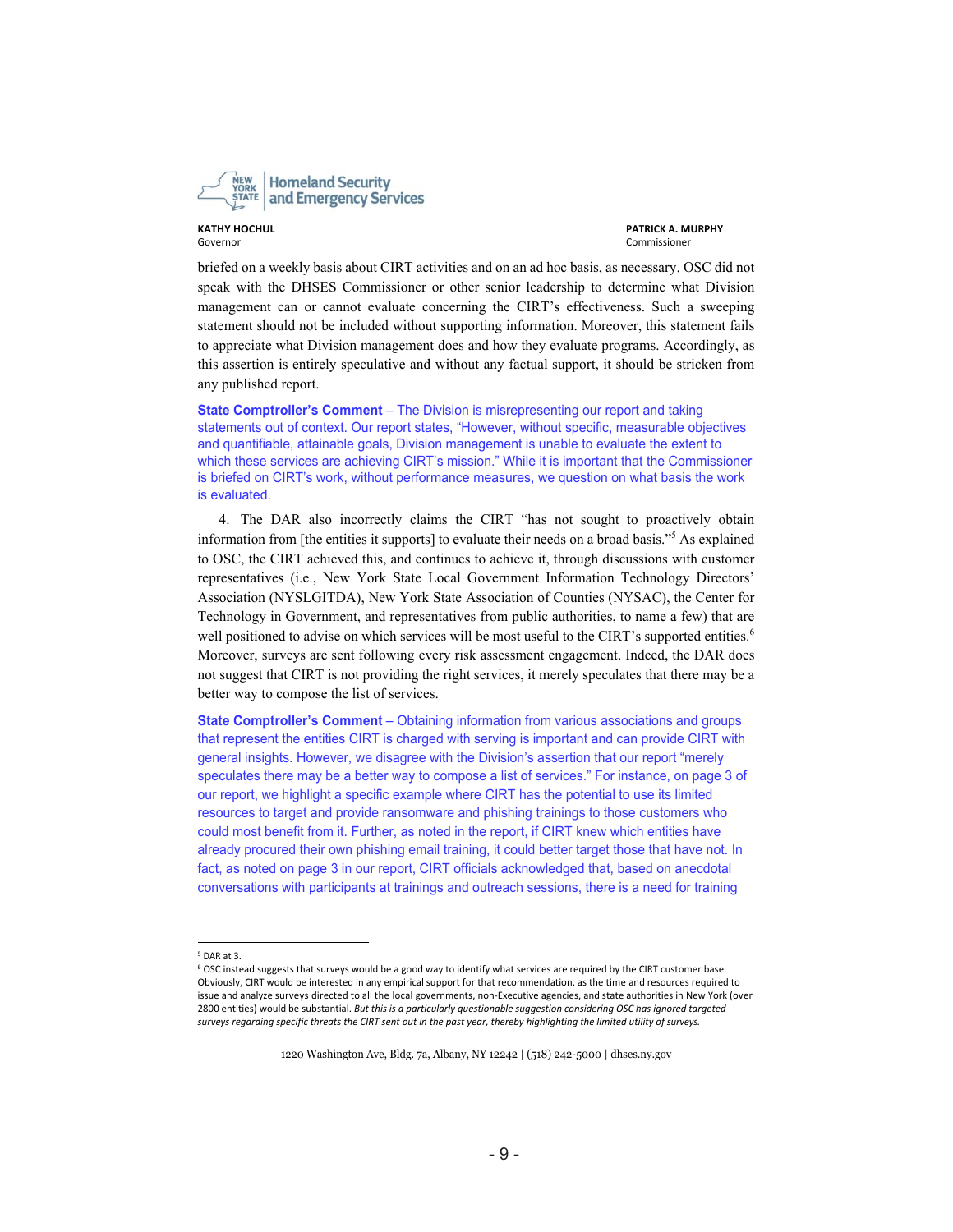

**KATHY HOCHUL PATRICK A. MURPHY**

specific to detecting phishing attempts and preventing ransomware attacks; yet they only performed five phishing email trainings.

5. The DAR also inaccurately claims "CIRT has only identified areas of focus based on the services they currently provide rather than establishing objectives and goals based on a mission statement then working to provide services that meet those goals and objectives."<sup>7</sup> The CIRT designed its services based on industry standards and an assessment of current cyber threats provided by the New York State Intelligence Center. The CIRT also relied on experts in the cybersecurity field and extensive discussions with customer representatives to identify and provide services that have the most potential to meaningfully impact its customers' cybersecurity posture. In developing and offering these services, the CIRT provides the "leadership, coordination, and support" to supported entities in need of cybersecurity assistance – *in line with the DHSES' mission statement.* 

**State Comptroller's Comment** – The Division again has misinterpreted the message of the report. We did not question how CIRT established its lines of service, but rather highlighted that CIRT has not established specific goals or measurable targets, which are necessary for evaluating its performance in providing those lines of service. In fact, the remainder of the paragraph from the Division's quote above, which the Division did not also include, presents the list of reasons the Division cited for not having developed specific goals and measurable targets needed to assess performance.

6. The report states "CIRT officials generally agreed with our recommendations." As stated above, the CIRT does not agree with either of the recommendations provided in this report. This was previously communicated to OSC.

**State Comptroller's Comment** – Since we removed that sentence from the report to address Division officials' concerns after the draft report was issued, we are surprised that they chose to include this comment in their response. In contrast, their response to the preliminary findings stated:

"*We recognize the CIRT has not yet developed metrics to identify precisely how many risk assessments, trainings, and phishing exercises it should be conducting annually but that is a byproduct of the CIRT having only been operational since 2018 and having lost a year of consistent data collection to the COVID-19 pandemic.* … *Although, DHSES/CIRT agrees it can better formalize and document its missions, objectives and goals, there are limitations to this process."* 

It is regrettable that, after the fact, the Division now chooses to deny those areas where it had previously signaled at least partial agreement with our audit conclusions included in the final audit report.

CIRT has developed a sound, effective cybersecurity program that has been validated by the DAR's findings which offer no opinion on CIRT operations. In accordance with the DHSES

7 DAR at 3.

<sup>1220</sup> Washington Ave, Bldg. 7a, Albany, NY 12242 | (518) 242-5000 | dhses.ny.gov